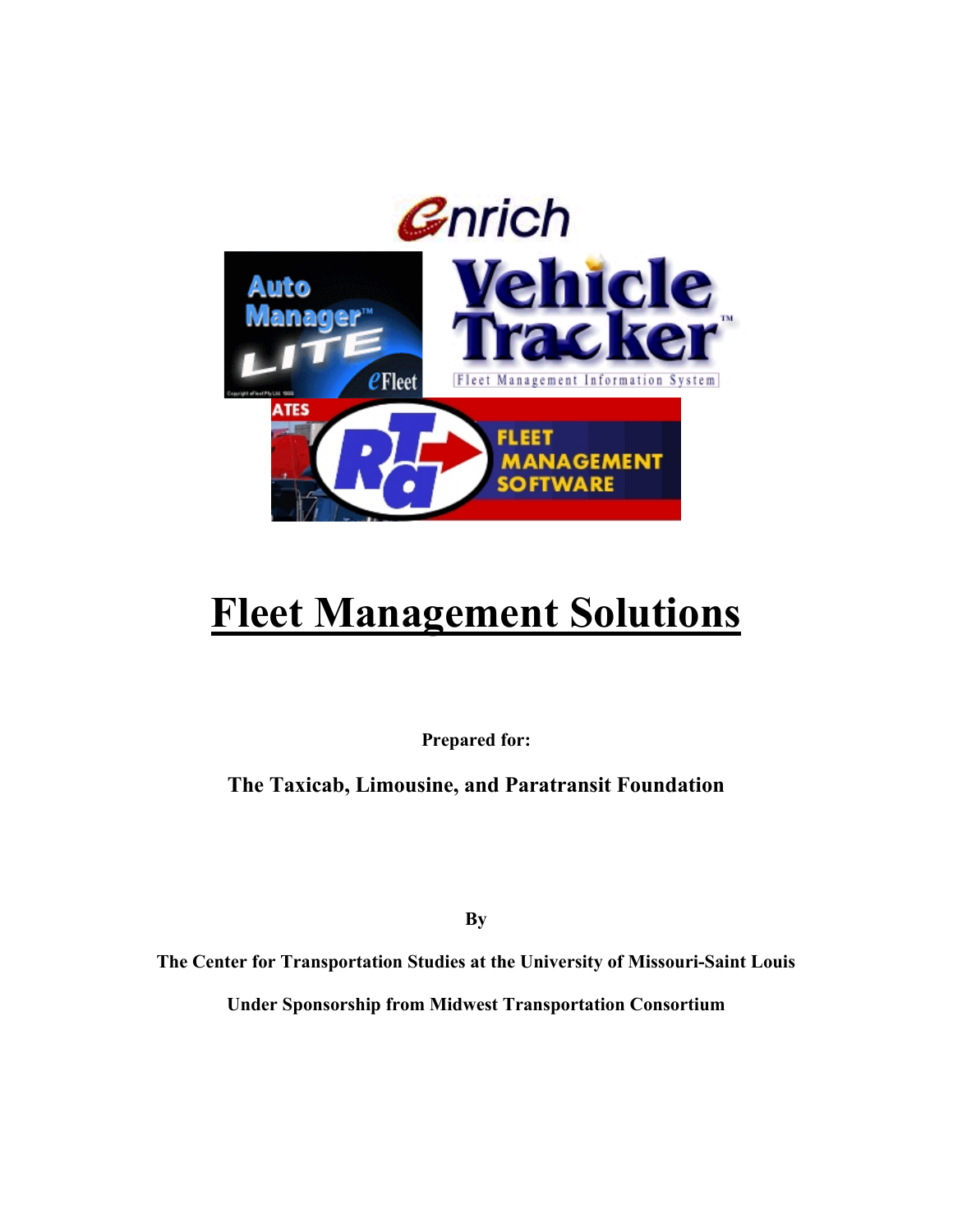# **TABLE OF CONTENTS**

| "Enrich Fleet Management System" from Richer Systems Group  10 |
|----------------------------------------------------------------|
|                                                                |
|                                                                |
|                                                                |
| "RTA Fleet Management Software" from Ron Turley Associates 15  |
|                                                                |
|                                                                |
|                                                                |
|                                                                |
|                                                                |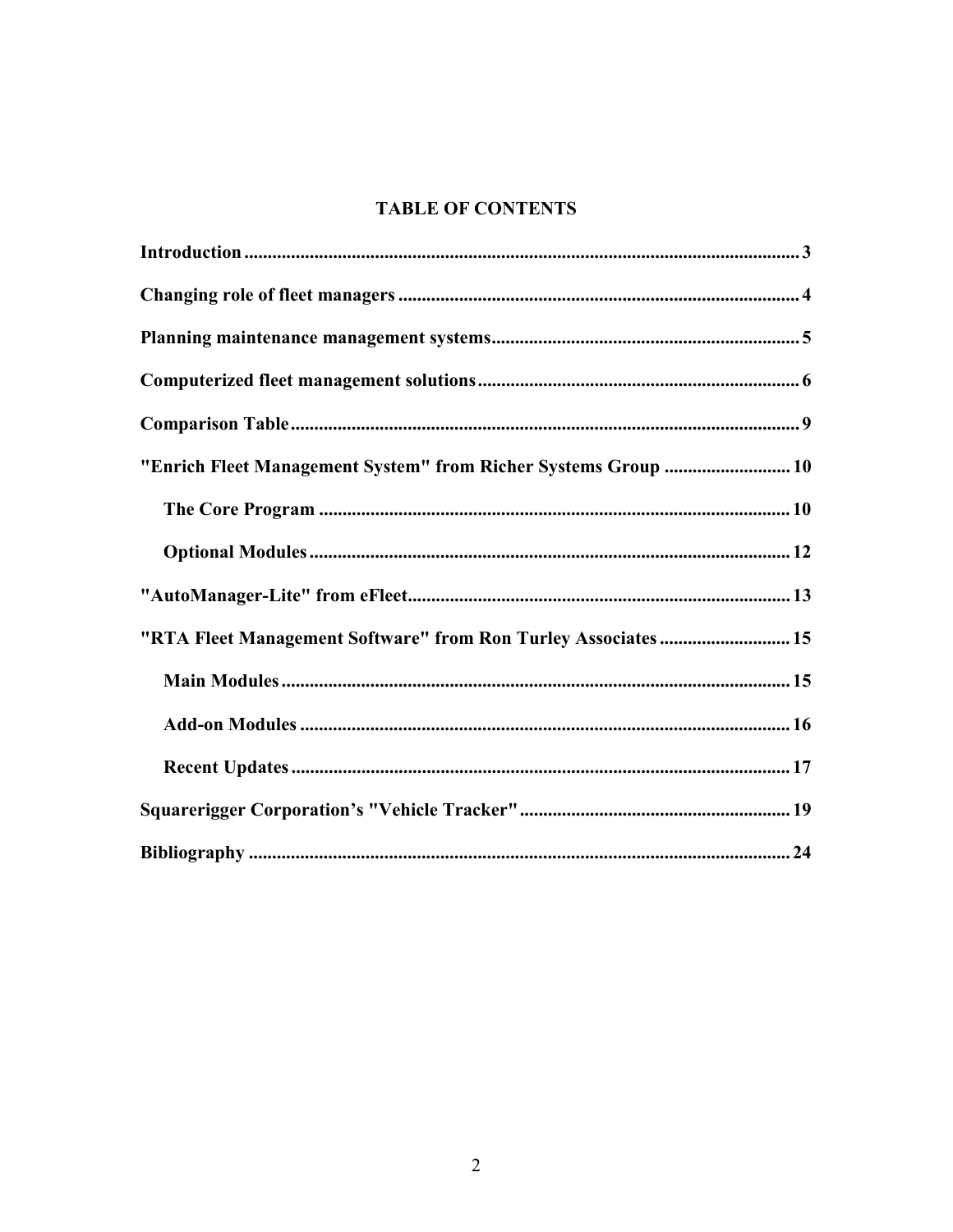### **FLEET MANAGEMENT SOLUTIONS**

## **Introduction**

 Maintenance is a complex activity involving such variants as equipment, statistics, cost administration, productive activity, and business. These variants must be well administered in order to be efficient. In the past, maintenance decisions have been limited to what kind of action to use (corrective or preventive) and to the definition of such variables as best frequency, best predictive technique, and best information organization.<sup>1</sup> Today, due to the changing role of fleet management and maintenance, decision-makers also must also consider the coordination of the human, physical, logistical, and logical structures of maintenance, which in turn must be combined with previous variables to create an integrated administration.

Maintenance may be seen as a group of interrelated structures that share the common objective of supporting and/or executing actions to maintain or repair.<sup>1</sup> In the case of fleet vehicles, the variants are even more evident.<sup>2</sup> Factors such as size, responsibility of the task carried out, fleet complexity, market characteristics, and competition level vary markedly from one activity branch to another, or even from among geographical areas.

Traditionally, the information required to manage a fleet of vehicles has been derived from observations made at the maintenance facility, utilizing mileage,

 $\overline{a}$ 

 $1$  Frederico Freire de Carvalho Matos, (2000) " Methodology for Planning Fleet Maintenance Systems"

 $2$  Dolce, J., (1998) "Analytical Fleet Maintenance Management." SAE  $2^{\circ}$  ed. USA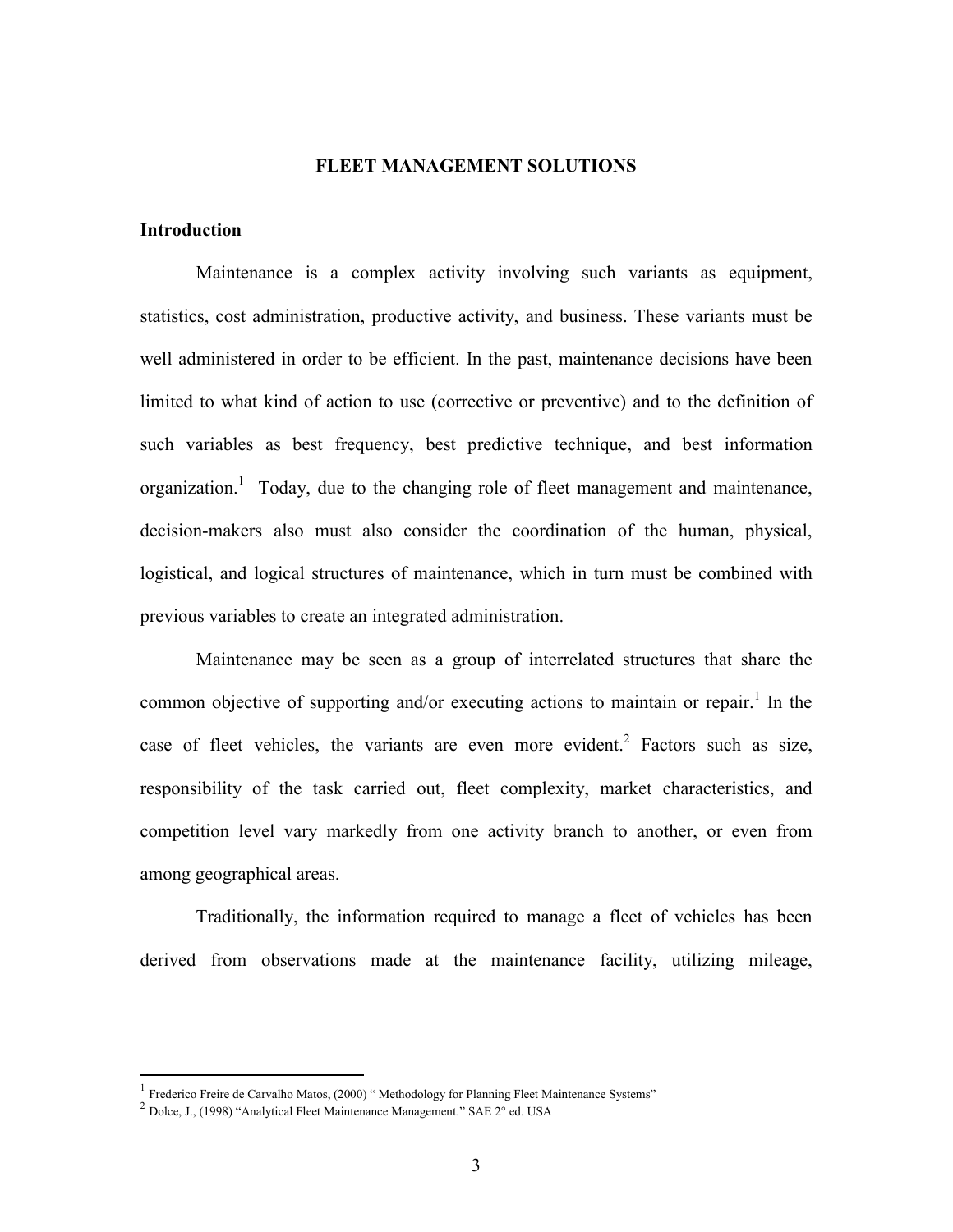consumables, operator defect cards, and other data. $3$  Today, more advanced technology allows vehicles to generate and store observations aboard the vehicles themselves. In this report we discuss some cost-effective technological solutions available to help fleet managers better manage their facilities.

#### **Changing role of fleet managers**

New organizational structures and expanded computing options have dramatically changed the nature of fleet management. Twenty years ago, maintaining equipment was generally the only responsibility that the maintenance manager had, and he did this within a budget allocated to him by upper management.

Today, the role of the fleet manager has expanded from "fleet only" to total maintenance management.<sup>4</sup> Fleet managers must not only complete tasks but must also take responsibility for outcomes. The role of a fleet manager has changed:

- From operations specialists to marketing and communications experts
- From hoarding resources to sharing resources
- From a total focus on cost to total customer satisfaction
- From viewing departments as separate entities to embracing cross-functional responsibilities and outcomes
- From a focus on downtime to one on reliable availability
- From shop mechanic to computer technician

 $\overline{a}$ 

From total ownership of all equipment to the maximization of capital and technology

<sup>3</sup> Abrams E., Hide H., Ho L., McKnight C., O'Sullivan J., Price J., Schiavone J., Stark S., Venezia F.; (2000) "Transit Fleet Maintenance", Transportation Research Board publications

<sup>4</sup> Nelson, P. (2000) "Reengineering Fleet Management" TRB Transportation Research E- Circular E-C013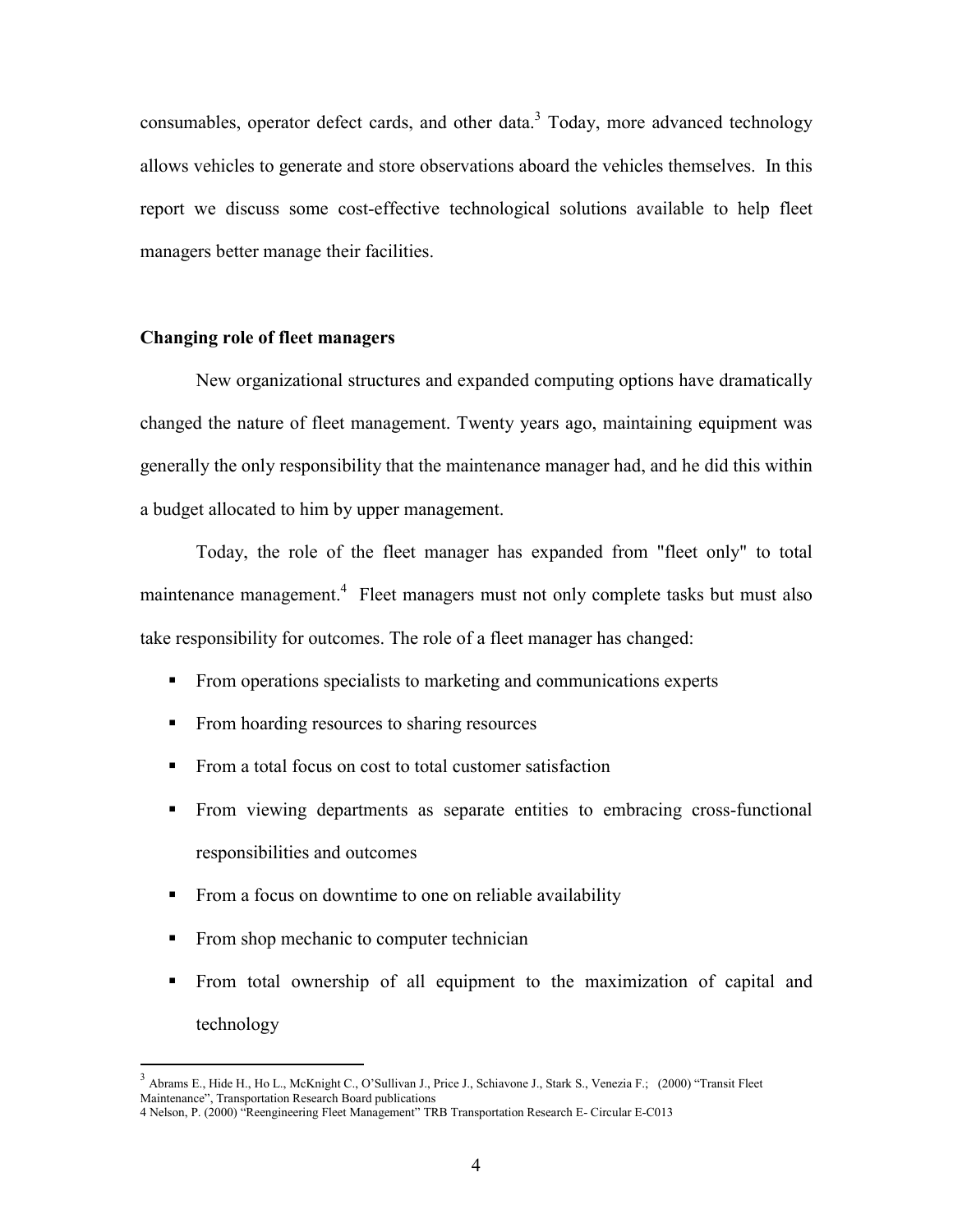- From owning and operating all fuel sites to a combination of strategies, including the universal card
- From outsourcing warranty work to becoming certified to do it "in house"

In order to keep up with their changing roles and that of technology in fleet maintenance management, fleet managers have had to adopt a systematic approach toward planning maintenance systems, with the objective of optimizing the different aspects involved in maintenance.

#### **Planning maintenance management systems**

Planning for fleet maintenance management systems begins with analyzing the requirements of the company (the operational requirements of the vehicles and the needs of the organization) with regard to fleet maintenance.<sup>5</sup> These requirements further translate into technical objectives to be met by the planned system. Several different characteristics are analyzed: the organization, the vehicles, and operation conditions. While assessing the needs of the company, the following parameters need to be considered: environmental demand, commitments to punctuality, supply chain, quantity demand, security requirement, and human resource management.<sup>6</sup>

After analyzing the requirements of the facility, the fleet manager establishes a general idea of the functions and functional flow necessary for fleet maintenance involving, for example, inventory and parts ordering, scheduling for preventive maintenance, etc. Furthermore, each function is analyzed based upon available solution alternatives: manual or computerized management system, basic category of maintenance

 $\overline{a}$ 

<sup>5</sup> Frederico Freire de Carvalho Matos, (2000) " Methodology for Planning Fleet Maintenance Systems.

 $6$  Riis JO, Luxhoj JT, Thorsteinsson U (1997) " A Situational Maintenance Model." International Journal of Quality & Reliability Management v. 4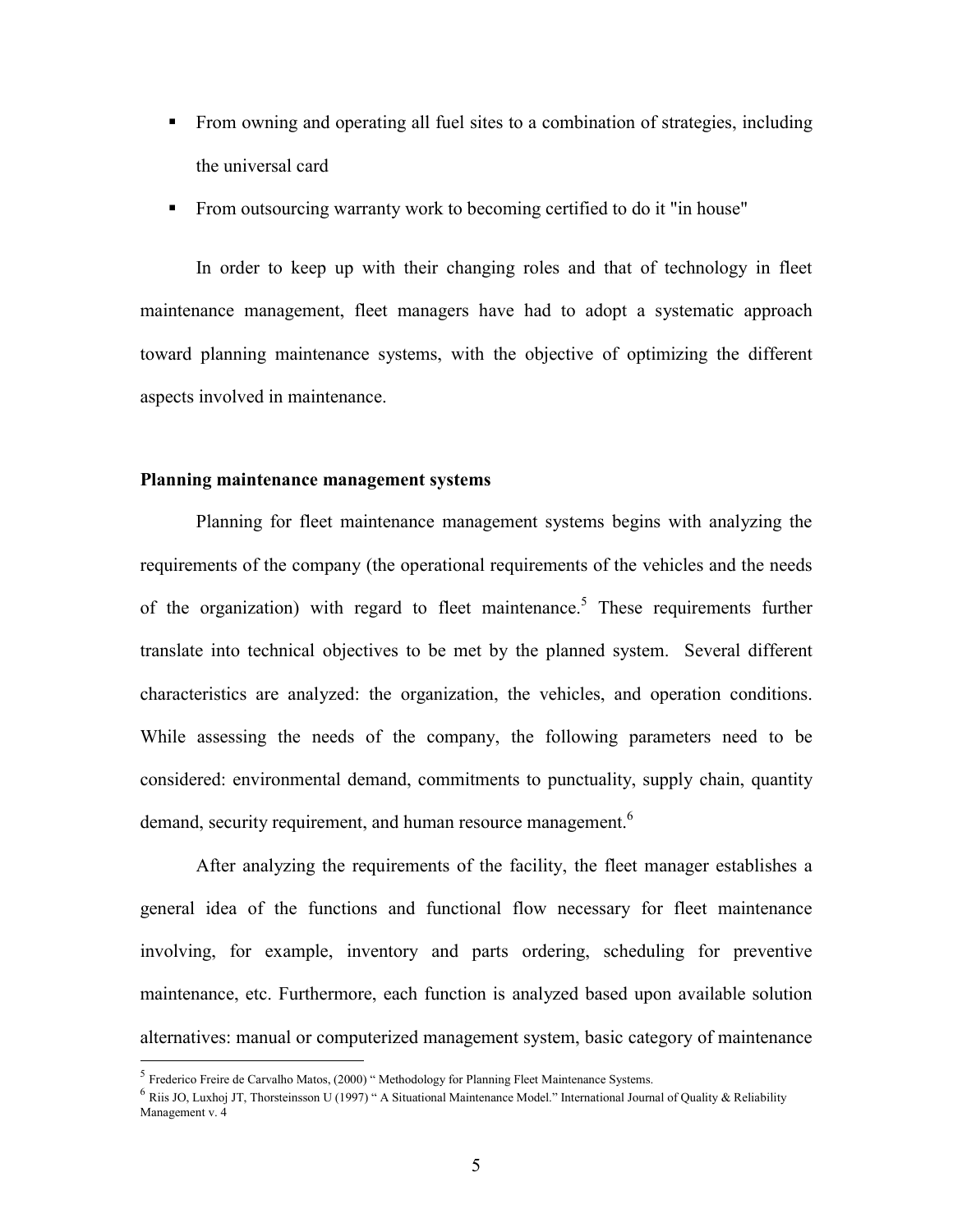(regular inspections, corrective maintenance or preventive maintenance) and the basic repair functions (from non repair to complete repair of the vehicle).<sup>5</sup>

Finally, a fleet management solution is designed or chosen based on manual or computerized management options. Some aspects that need to be considered while choosing a computerized management solution are:

- Functional requirements that need to be met
- Cost effectiveness
- System flexibility
- Ease of use; and
- Training requirements and flexibility.

#### **Computerized fleet management solutions**

 $\overline{a}$ 

Fleet management incorporates many of the vehicle-based APTS (Advanced Public Transportation Systems) technologies and innovations for more effective vehicle and fleet planning, scheduling, and operations. It focuses on the vehicle by improving the efficiency and effectiveness of the service provided (the "supply side"), as well as on passenger safety. By making transit more efficient and reliable, it should be more attractive to prospective riders, transit operators, and the municipalities that are served.<sup>7</sup>

The need for the detailed and accurate recording of maintenance activities and resources has long been recognized. Because of the trend toward more powerful processing technology at continually decreasing costs, there has never been a more exciting opportunity to make significant advances. Increasing numbers of fleet

<sup>&</sup>lt;sup>7</sup> Casey, R., Labell L., Holmstorm R., LoVecchio J. (1996) "Advanced Public Transportation systems: The State of art", update '96, Federal Transit Administration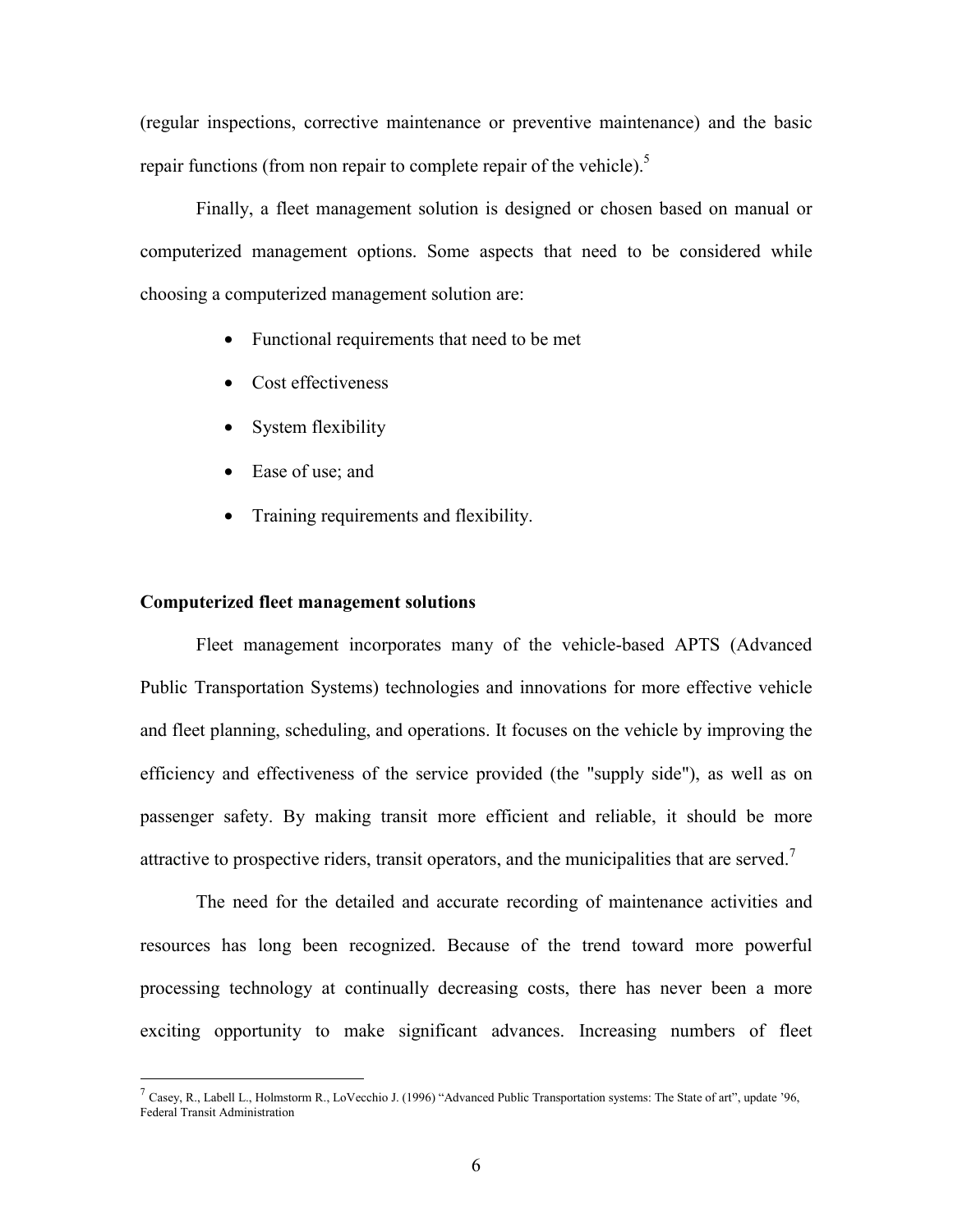maintenance organizations are using computerized fleet management solutions (62% of fleet maintenance facilities use fuel management programs). Explanations for this practice include:

- Information availability: Computerized fleet management (with the help of the internet) allows real-time information to be made available to mechanics and supervisors on the shop floor, as well as to analysts and managers.
- Better decision-making: Fleet maintenance managers are in a position to make better decisions, if given the access to required information.
- Allows fleet managers adequate staff time to plan, design, and implement major investments. Simply running the operation consumes most available resources.
- Automation also allows fleet managers to evaluate the necessary trade-offs during the design and subsequent purchase of replacement vehicles. The key here is to strike a balance between the complexity of the vehicle and the ability of the workforce to maintain it.
- Fleet management systems help managers evaluate cost-effectiveness as a function of vehicle age. $9$

Fleet management systems allow for planned and scheduled maintenance. Planned or scheduled maintenance is considerably less expensive than running repairs performed in response to in-service failures. Industry consultants estimate that planned maintenance can effectively reduce per-incident maintenance costs by 50%. Shops that

 $\overline{a}$ 

<sup>8</sup> http://www.fleet-central.com/bf/fuel/stats.htm

<sup>9</sup> Abrams E., Hide H., Ho L., McKnight C., O'Sullivan J., Price J., Schiavone J., Stark S., Venezia F.; (2000) "Transit Fleet Maintenance", Transportation Research Board publications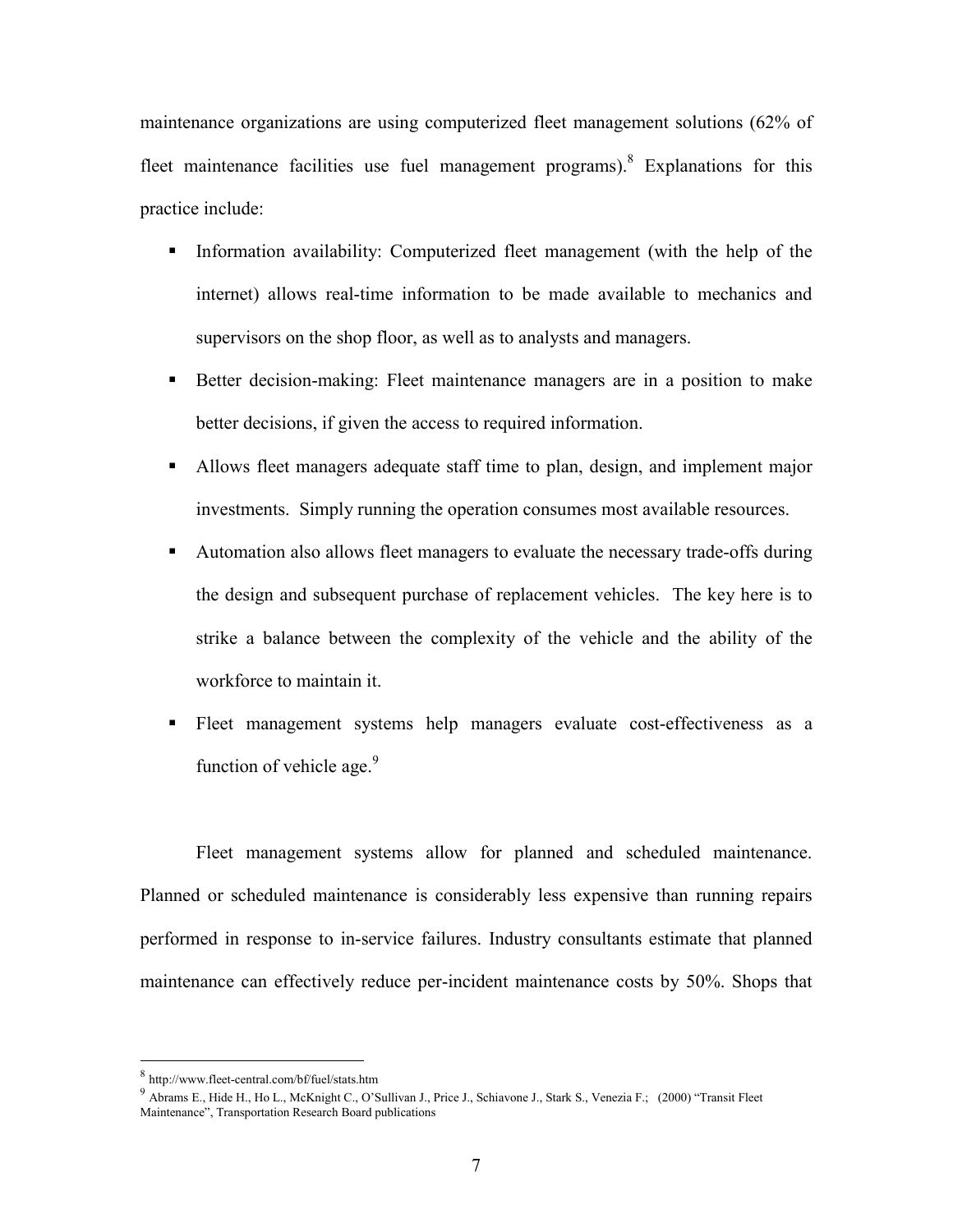take a proactive approach to this work by proper planning and scheduling can improve overall productivity by as much as  $15\%$  to  $20\%$ .<sup>10</sup>

There are many computerized fleet maintenance/management solutions available in today's market, providing such services as: maintenance programming and scheduling, work order management, fuel management, cost management, inventory management, warranty management, and human resource management.

Today's fleet management systems have evolved into powerful, high-tech tools that impact both the day-to-day operation of a maintenance department and the overall performance of a transit agency.<sup>11</sup> Fleet financial data once important only to the accounting department is now generating profit-and-loss information at the repair-shop level. Data that was once difficult to access is now at one's fingertips and can easily be manipulated into a variety of management formats.

Along with this accessibility has come the ability to analyze data, through querying the database for all sorts of information, resulting in big-picture, life-cycle cost figures as easily obtained as the cost of a single oil filter. Meanwhile, integrated features like shop-floor bar-coding and automated fueling systems not only increase system ease of use, accuracy and timeliness of data being collected, they also boost workplace productivity along with the quality of the work.<sup>11</sup>

 $\overline{a}$ 

<sup>10</sup> http://www.richer.ca/Enrich\_overview.htm

<sup>&</sup>lt;sup>11</sup> Paulits J., (1999) " Transit agencies turning to fleet management systems for tighter cost control", Mass Transit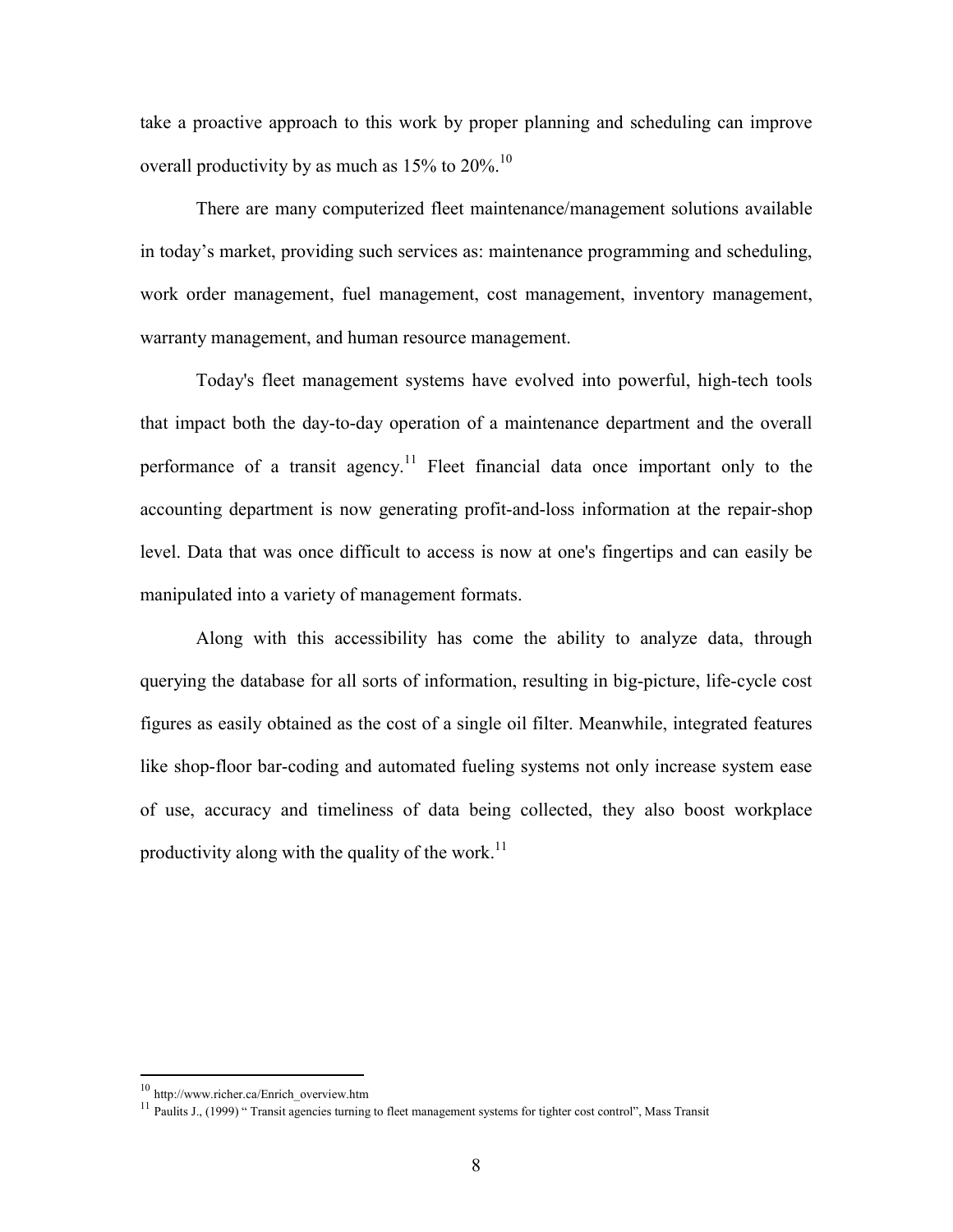# **Comparison Table**

The table below compares some of the available software solutions, based on the range of desired services provided. An overview of the four software programs and their components follows.

| Software<br><b>Services</b>              | <b>Enrich Fleet</b><br>Management<br>System | AutoManager-<br>Lite | <b>RTA Fleet</b><br>Management<br>Software | Vehicle<br>Tracker by<br>Squarerigger |
|------------------------------------------|---------------------------------------------|----------------------|--------------------------------------------|---------------------------------------|
| Preventive maintenance                   | $+$                                         | $+$                  | $+$                                        | $^{+}$                                |
| Materials/Parts/Inventory<br>management  | $^{+}$                                      | $+$                  | $^{+}$                                     | $+$                                   |
| Fuel management                          | Optional                                    | $^{+}$               | $^{+}$                                     | $^{+}$                                |
| Work order management                    | $+$                                         | $\gamma$             | $^{+}$                                     | $^{+}$                                |
| Reporting/Budgeting<br>(Cost management) | Optional                                    | $+$                  | $^{+}$                                     | $^{+}$                                |
| Human Resource<br>management             | Optional                                    | N/A                  | N/A                                        | $^{+}$                                |
| Time keeping                             | Optional                                    | N/A                  | $+$                                        | $+$                                   |
| Accident management                      | $^{+}$                                      | $+$                  | N/A                                        | N/A                                   |
| Software Package Price                   | N/A                                         | \$4400-6900          | N/A                                        | \$2100-7150                           |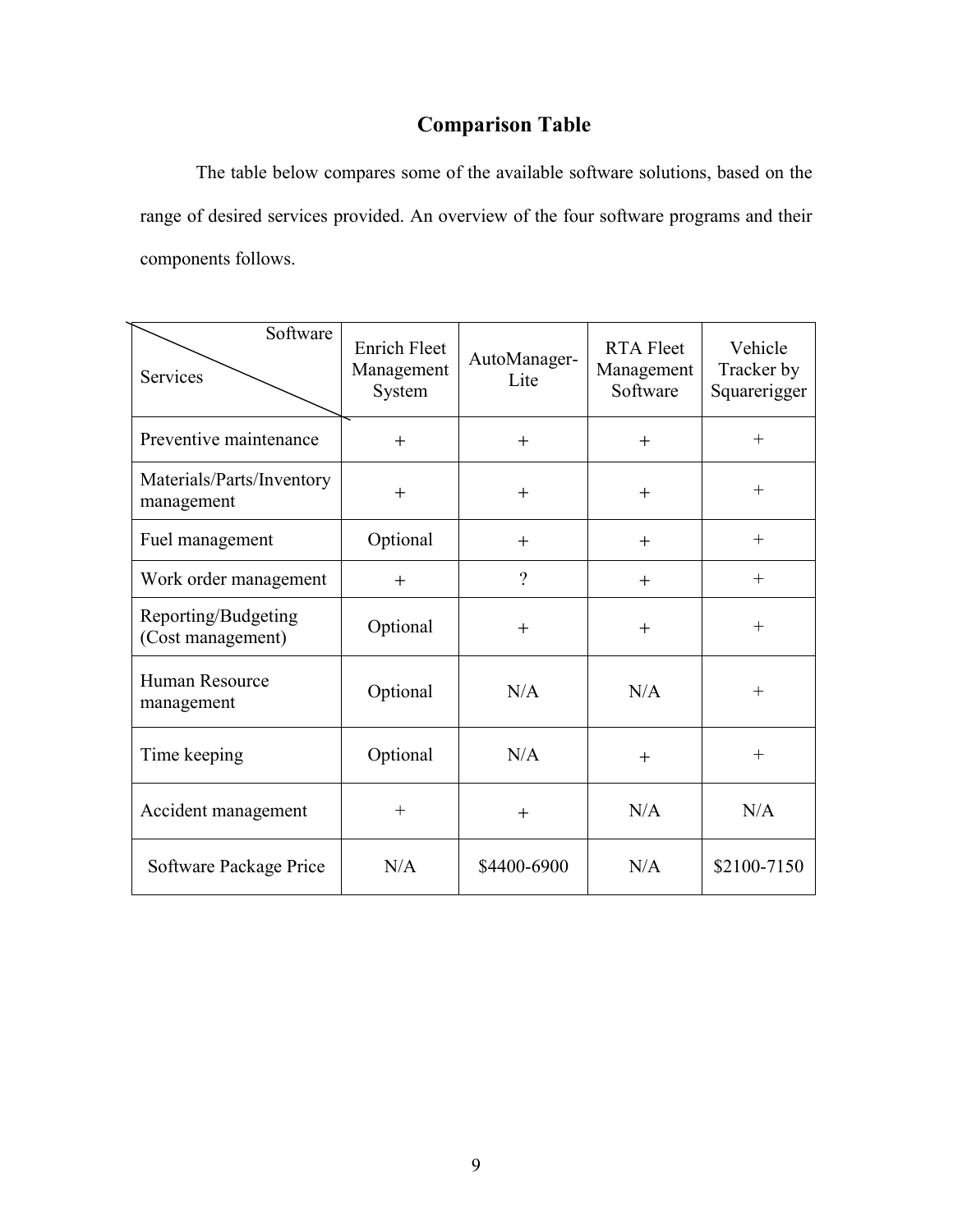# **"Enrich Fleet Management System" from Richer Systems Group**

**Target Audience:** medium to large fleet size maintenance facility

# **Package Includes:**

- 1. Core system for preventive maintenance
- 2. Integrated applications to manage vehicles, equipment, and component parts

(Optional modules available at additional cost)

# **THE CORE PROGRAM**

# **Preventive maintenance**

Enrich provides the capability of recording and acting on any measurement applicable to the transportation industry.

Potential pre-defect triggers include:

- **Brake pad thickness to trigger impending brake job**
- Engine oil analysis to trigger engine repairs prior to failure
- Tire tread depth to signal rotation or replacement
- Engine ECM fault codes to identify defects
- Fuel economy deterioration to trigger maintenance

# **Warranty recovery**

The system will advise technicians and supervisors about warranties in effect for work being performed on a vehicle and/or component and automatically generates recovery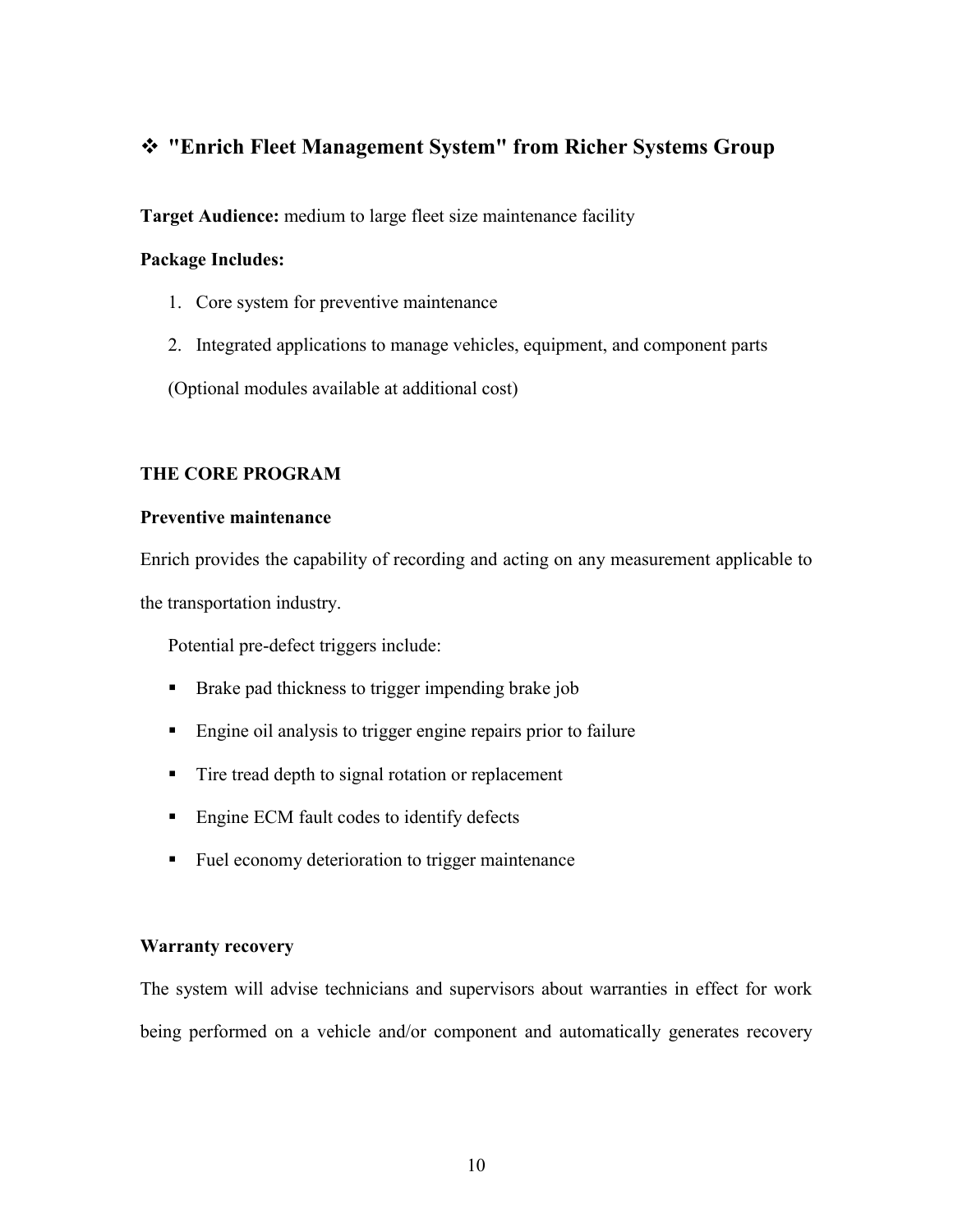letters, and calculates all costs incurred, including replacement and/or repair of the part, and the labor involved.

#### **Parts and inventory optimization**

A perpetual on-line inventory control system keeps track of all parts at all sites and the automatic updates saves data entry time and improves the accuracy of inventory tracking.

#### **On-line vehicle history/repair assistance**

The program maintains complete information on each vehicle and its component parts. Technicians can view images of parts or consult repair manuals from within the on-line work order screen.

#### **Work order management**

Enrich generates work orders for scheduled planned maintenance, work orders for parts rebuilds, and on-demand work orders for unscheduled maintenance and repairs. Each work order records the parts, labor, and material costs associated with each separate task on the work order.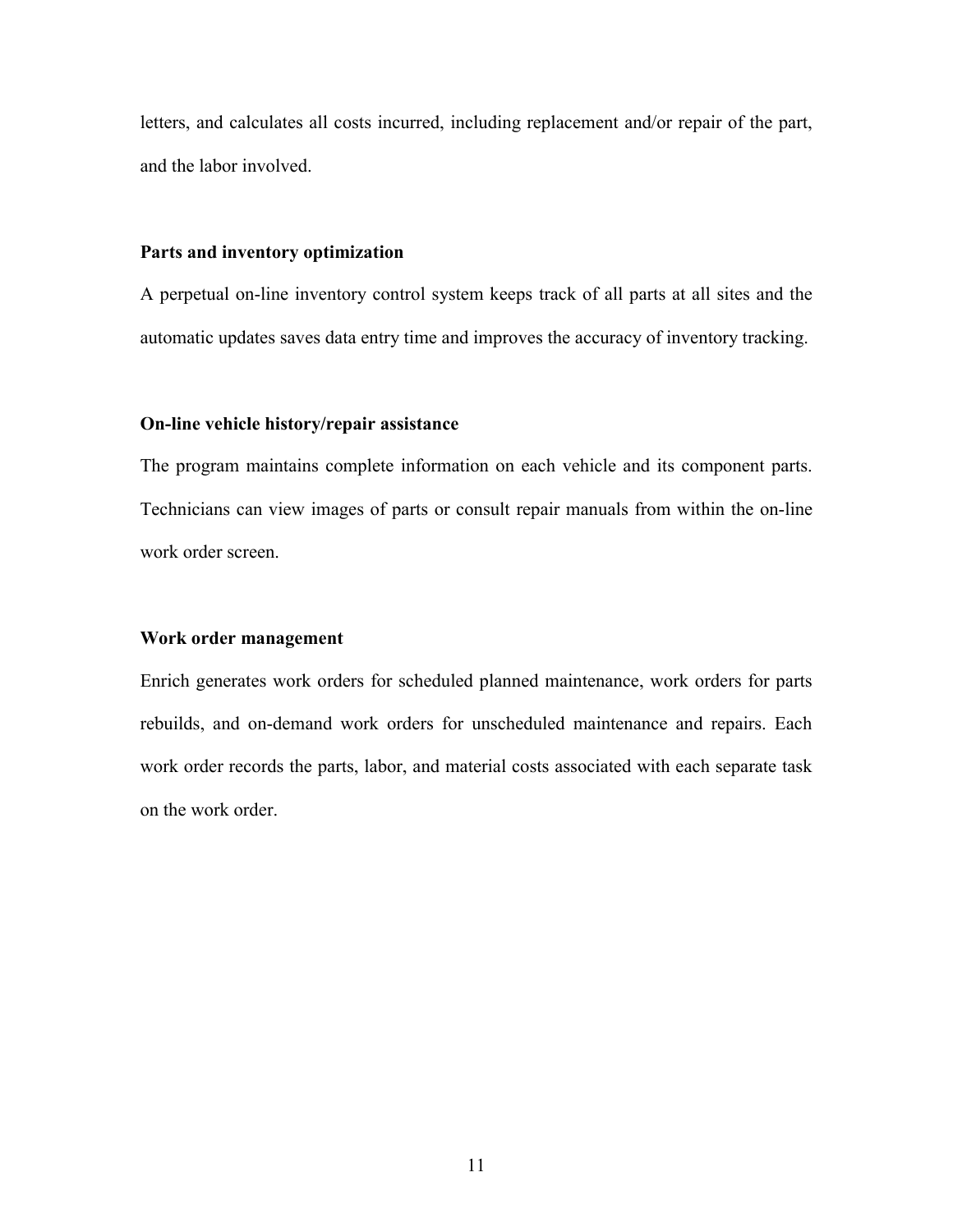# **OPTIONAL MODULES**

- **Asset Management**
- Lease Rental
- $\blacksquare$  Fuel Tax / Fuel Billing
- **Payroll**
- Human Resources
- **Electronic Time Keeping**
- Ad Hoc Report Writer
- Financials

Further information can be accessed at their website, *www.richer.ca*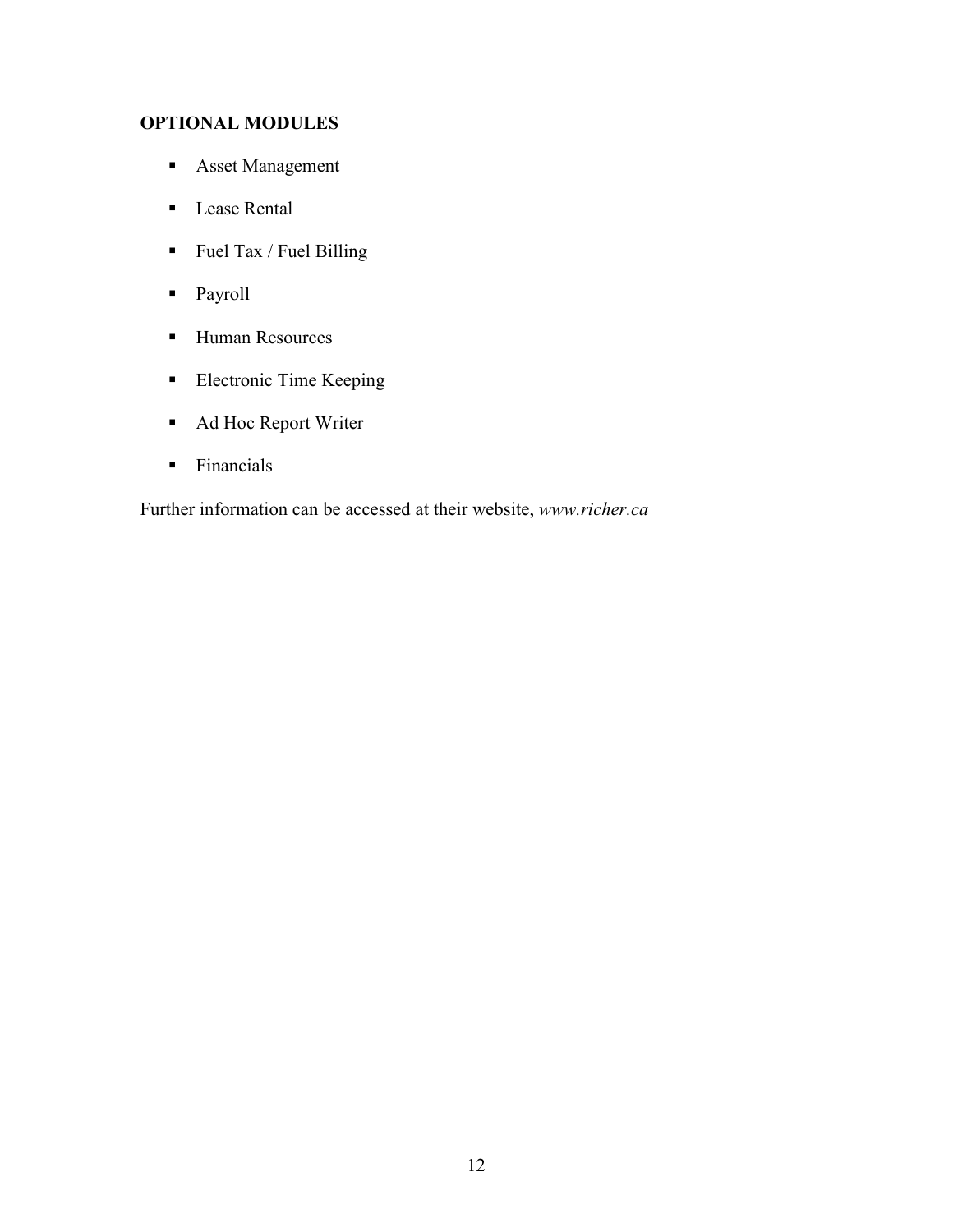# **"AutoManager-Lite" from eFleet**

**Target Audience:** Smaller fleets - 20 to 250 vehicles.

**Package includes:** All listed modules. Price is based primarily on size of fleet.

#### **CORE MODULES**

#### **Vehicle Management**

Displays summary information on vehicle servicing, driver history, financing, and performance details. The Vehicle Management module also stores all fuel card details. Including products approved for purchase and odometer/PIN prompts.

#### **Cost Management**

Provides the Fleet Manager with control of servicing, repairs, fuel and financing costs. Cost Management stores line-by-line invoice detail and maintenance history for each vehicle.

#### **Fleet Reporting suite**

Customized reports can also be created within the system, using the AutoManager 'Query Wizard'. This can be used for viewing or printing records from the system. AutoManager also has an 'Export' facility. This means you can export any data to other systems, such as Microsoft Excel and Access.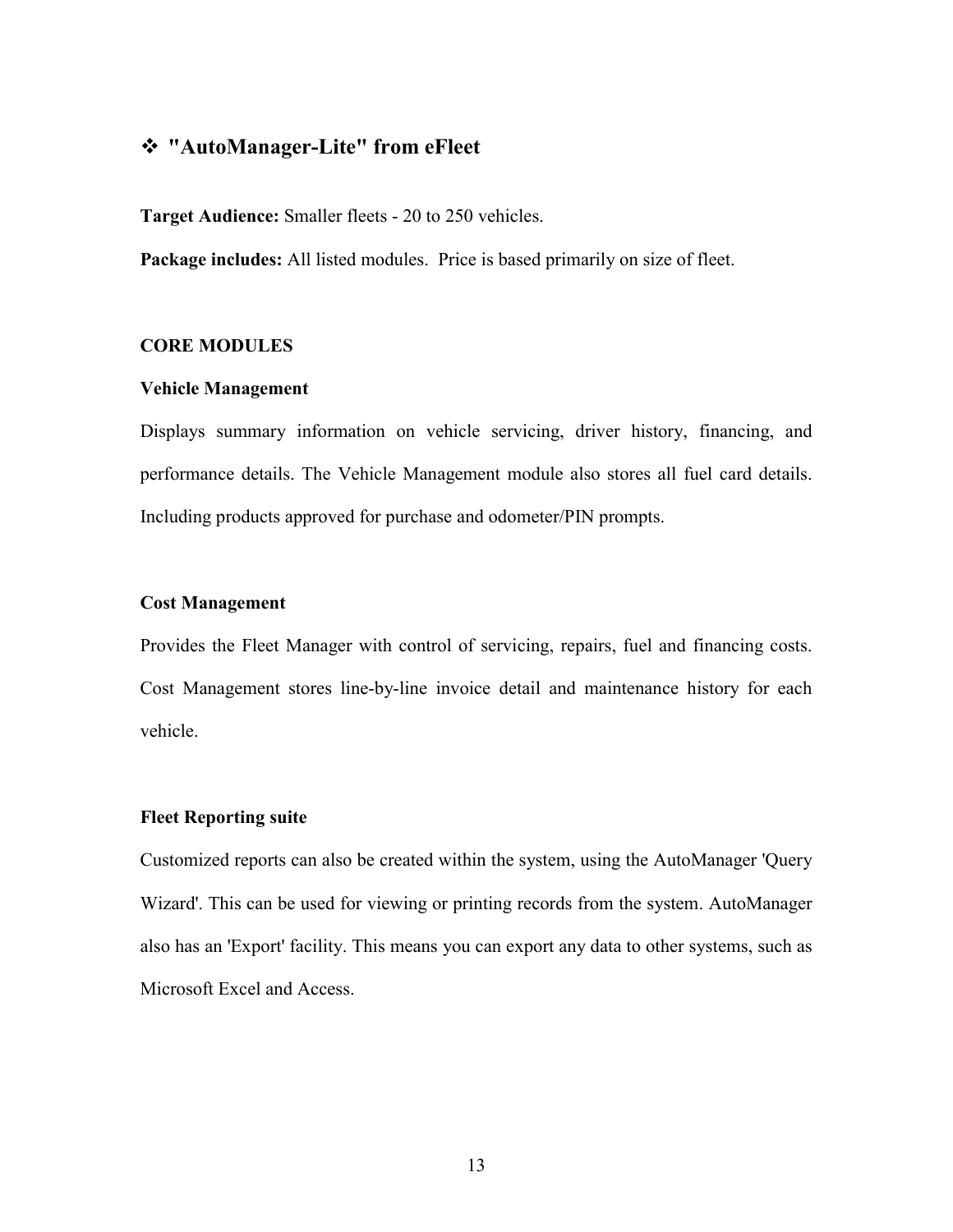#### **Fuel Management**

Allows for the electronic import of transactions from your chosen fuel suppliers.

#### **Accident Management**

Process and store insurance details, claims history, third party details, repair details, and records required actions and notes. Accident Management provides the Fleet Manager with comprehensive reporting for accident analysis.

# **Driver Management**

Stores all Driver Details, and allows for the allocation of Drivers to Cost Centers or Company Divisions providing extensive Cost Center analysis and FBT Reporting.

## **PRICE**

50 vehicles or less: \$4400.00; 51 - 100 vehicles: \$5500.00; 100+ vehicles: \$6900.00. All prices are inclusive of GST. [Prices as of 7/1/02]

Further information about the product is available at *www.efleet.com.au*.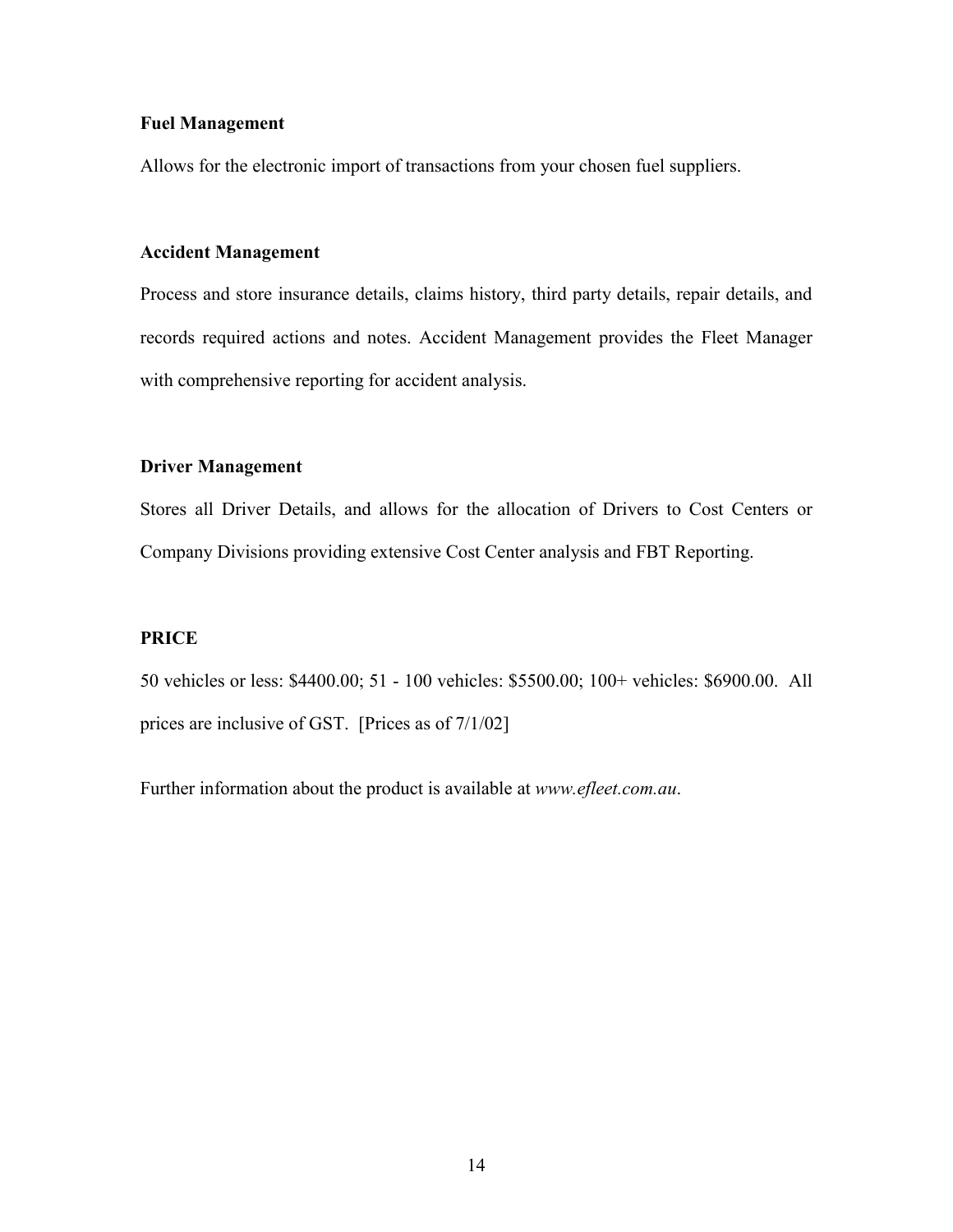# **"RTA Fleet Management Software" from Ron Turley Associates**

**Target Audience:** General fleets, including trucking and taxi industries.

**Content:** RTA Fleet Management Software is a highly customizable package, with many user-definable features and options. Included are full ranges of reports, which give you immediate feedback on your fleet's performance.

#### **CORE MODULES**

#### **Vehicles Module**

Contains vehicle fleet information: each vehicle's history, current status and scheduled maintenance. PM's can be figured by days, hours, miles, kilometers or even gallons of fuel used. When a service is performed, the computer instantly updates the vehicle file, schedules future service, and resets the PM meter. Shop, labor, parts, tire, fuel per mile and a wide variety of other costs are also readily available.

#### **Parts Module**

The Parts module allows for automatic materials management. Parts used are automatically deducted from inventory, and inventory reorder points can be personally set or automatically set by the computer. The program tracks warranty parts and tells when a warranted part has been replaced or needs to be replaced. The system also tracks parts failure statistics, quantity used, warranty and price history, thus simplifying inventory control. The software creates part number and bin location tags in a standard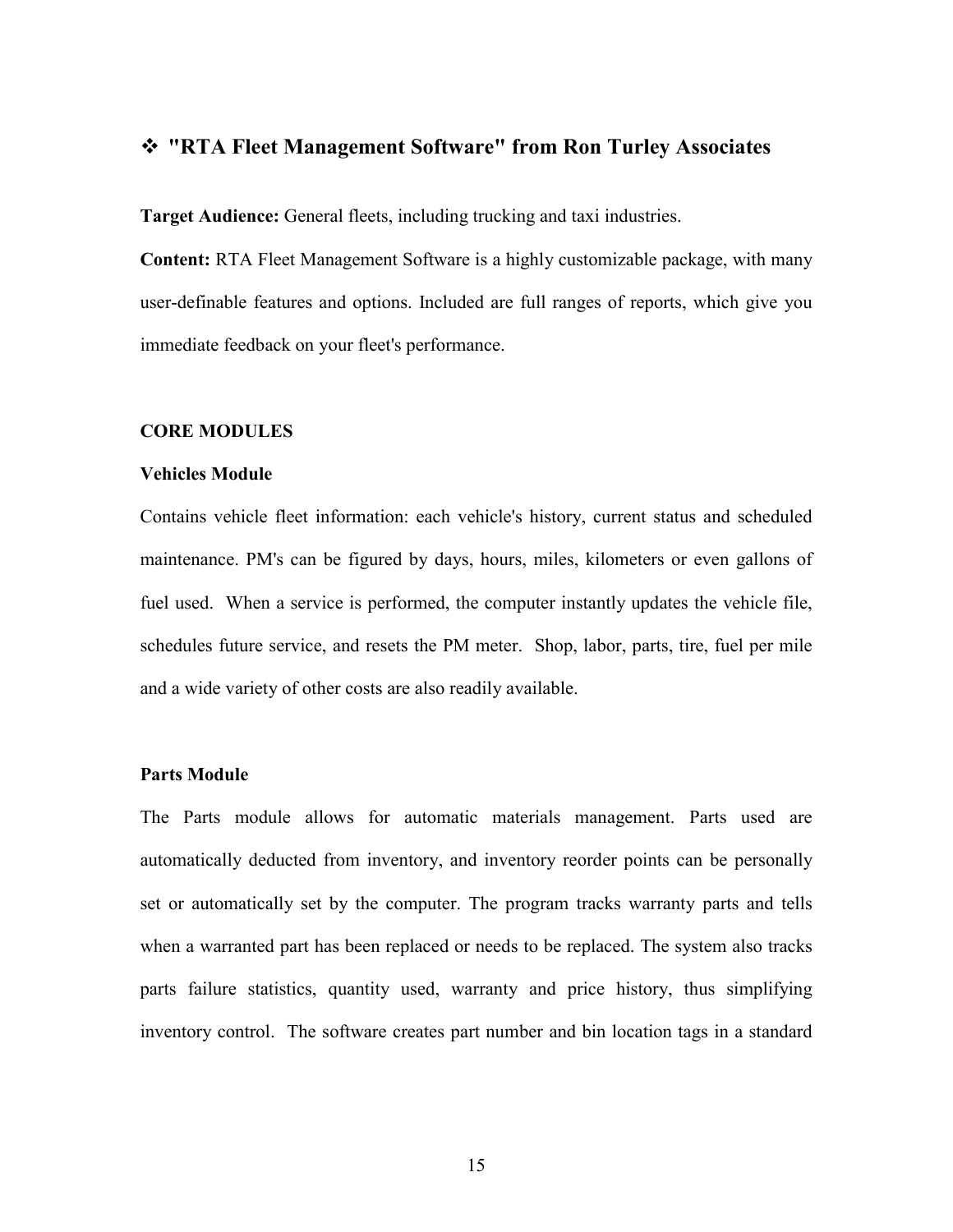or bar code format thereby avoiding mistakes in part stocking, processing, and retrieval usually encountered with bar coded labels.

#### **Work Orders Module**

Updates the vehicle repair history, deduct parts used from parts inventory, updates and resets the vehicle's "PM meter", calculates and displays mechanic productivity, updates all repair cost reports, produces an audit trail, and creates customer invoices automatically. Records and paper work are completed as and when the work is performed, not as a separate task, there by making work orders less work.

#### **Fueling Module**

Provides the control of fuel inventory and consumption. It tracks information about fuel use, i.e. the fuel delivered to, or used from, each tank, or dispensed from every pumps, as well as fuel purchased on the road. Fuel taxes are automatically calculated and charged from fuel tickets. Miles and gallons are used to update PM schedules and to provide information for vehicle cost reports. Updates to the vehicle cost per mile are calculated by the computer as fueling entries are made.

#### **ADDITIONAL ADD-ON MODULES**

#### **Motor Pool**

Keeps track of vehicle maintenance and fleet equipment. Custom billing rates, reservations, invoices, check in and checkout are a few of the features of this package.

16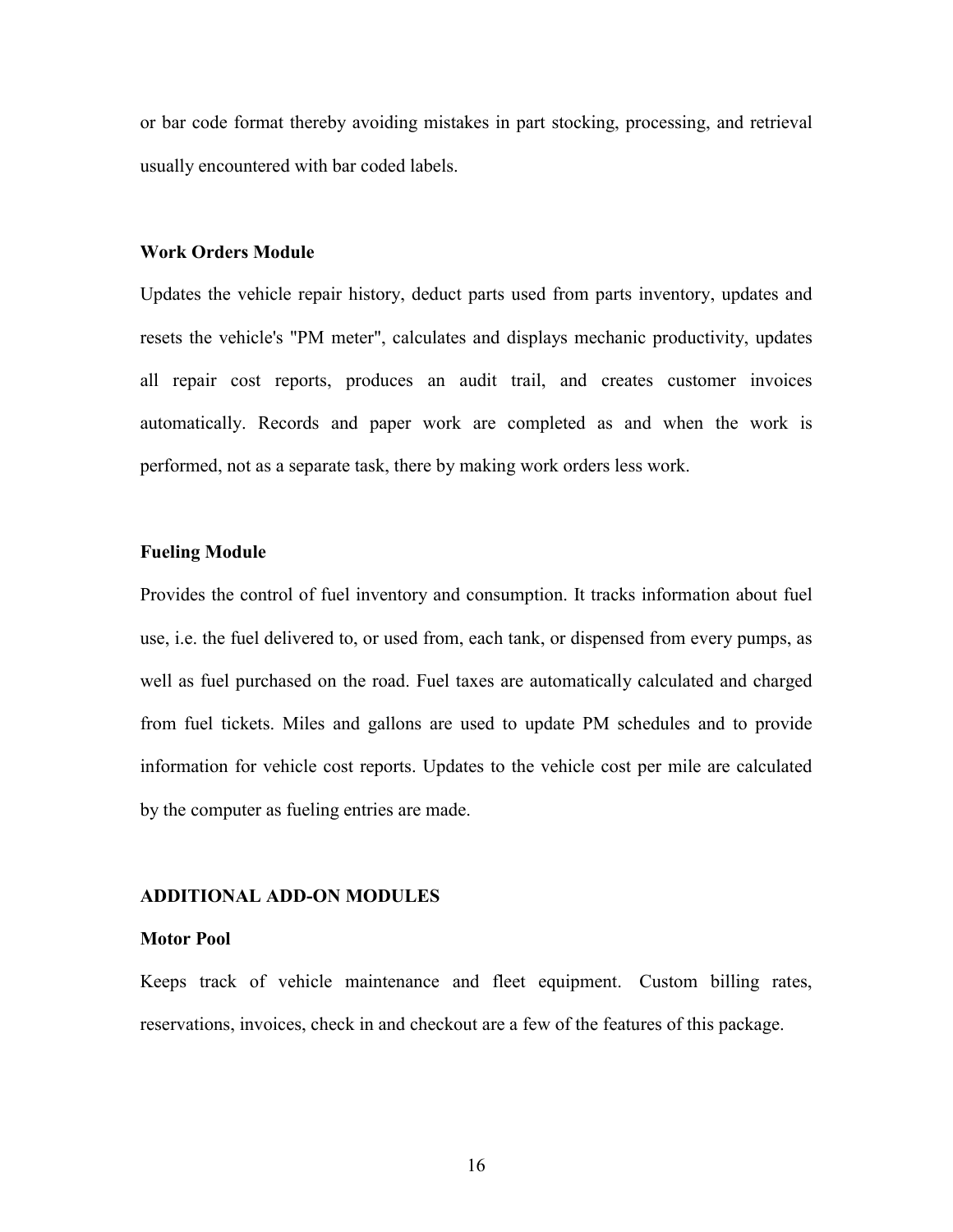#### **IQ Report writer**

Helps create custom printed reports, generate charts, and produce graphs. Information can easily be transferred to other program, due to its flexible formatting feature.

#### **Multi- User System**

Allows the use of the RTA software in more than one location, such that information can be accessed and updated from multiple computer terminal workstations, spreading the work to extra work areas.

#### **Paperless Shop**

Allows the fleet manager to track work as it is being done. Paperless Shop acts as a time clock and work order, thus eliminating the need for paper in the shop. Tracks start/end time, lunchtime, breaks and other user- defined categories. Paperless Shop is a great tool for tracking productivity and shop floor execution and control.

#### **Tool Module**

Allows maintenance and tracking inventory of tools within the RTA system. It records the purchase information, tracks availability status of the tools, the range of tools used and the costing.

# **RECENT UPDATES IN VERSION 5.8 (see website for a complete list) 4-digit Region Codes**

Has the ability to group facility records into regions. Up to 4-characters can be used to categorize region codes. The region code is specified in the facility record (MFM or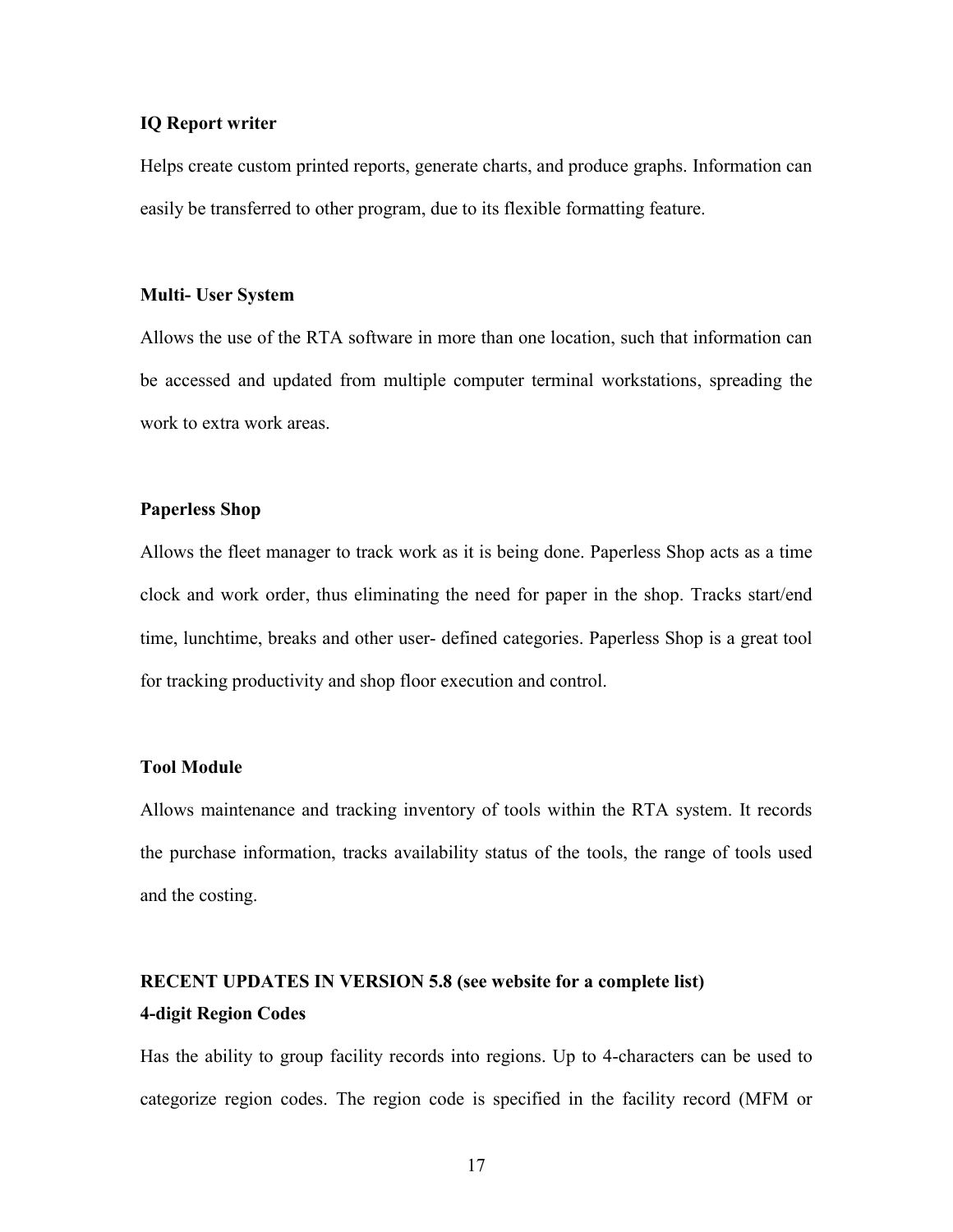8211) and user record (SUM or 8121). Users will be allowed access only to the facilities in their region or division. The End of Period processes for Vehicles and Parts have been adjusted to allow periods to be closed by region or by facility. The PM reports have also been modified to work with the region codes.

# **Facility Cost Summary (RA or 8214)**

The Facility Cost Summary report has been modified to include facility overhead in the total costs.

# **PRICE**

N/A

Further information about this software can be accessed from *www.rtafleet.com*.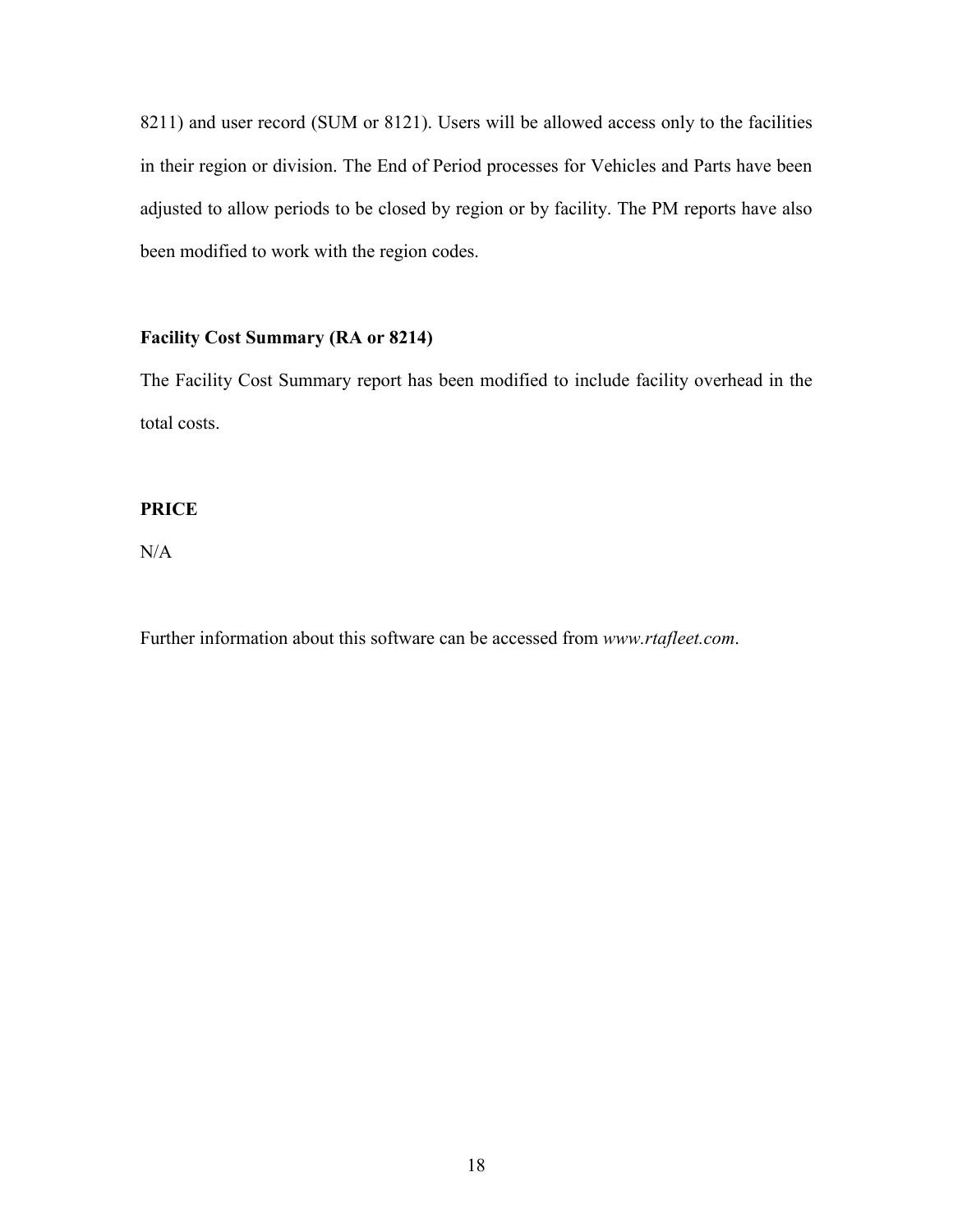# **Squarerigger Corporation's**-**Vehicle Tracker**

# **General features**

- 1. Maintain accurate history of equipment maintenance
- 2. Capture all costs related to equipment operations
- 3. Identify costs by fleet, group or individual units, and identify abnormal costs
- 4. Provide service and labor cost analysis for informed management decisions
- 5. Generate reports for governmental safety compliance
- 6. Track work orders, fuel, tires, parts, labor, employees, vendors and vendor prices, expiration dates, departments and customers

# **Preventive maintenance features**

- 1. Flexible scheduling
	- a. Set by day, miles, hours or kilometers
	- b. Cascading (PM's within PM's) links eliminate duplication of work
	- c. No limit to the number of PM's you can create
- 2. 'Next Service Due' report lists equipment based on miles, days, hours or combinations
- 3. Meter change/rollover accurately handled.
	- a. PM's are based on the new readings
	- b. "Total miles" stay accurate
	- c. Cost per mile and mile per gallon values are unaffected
- 4. Full meter reading history regardless of source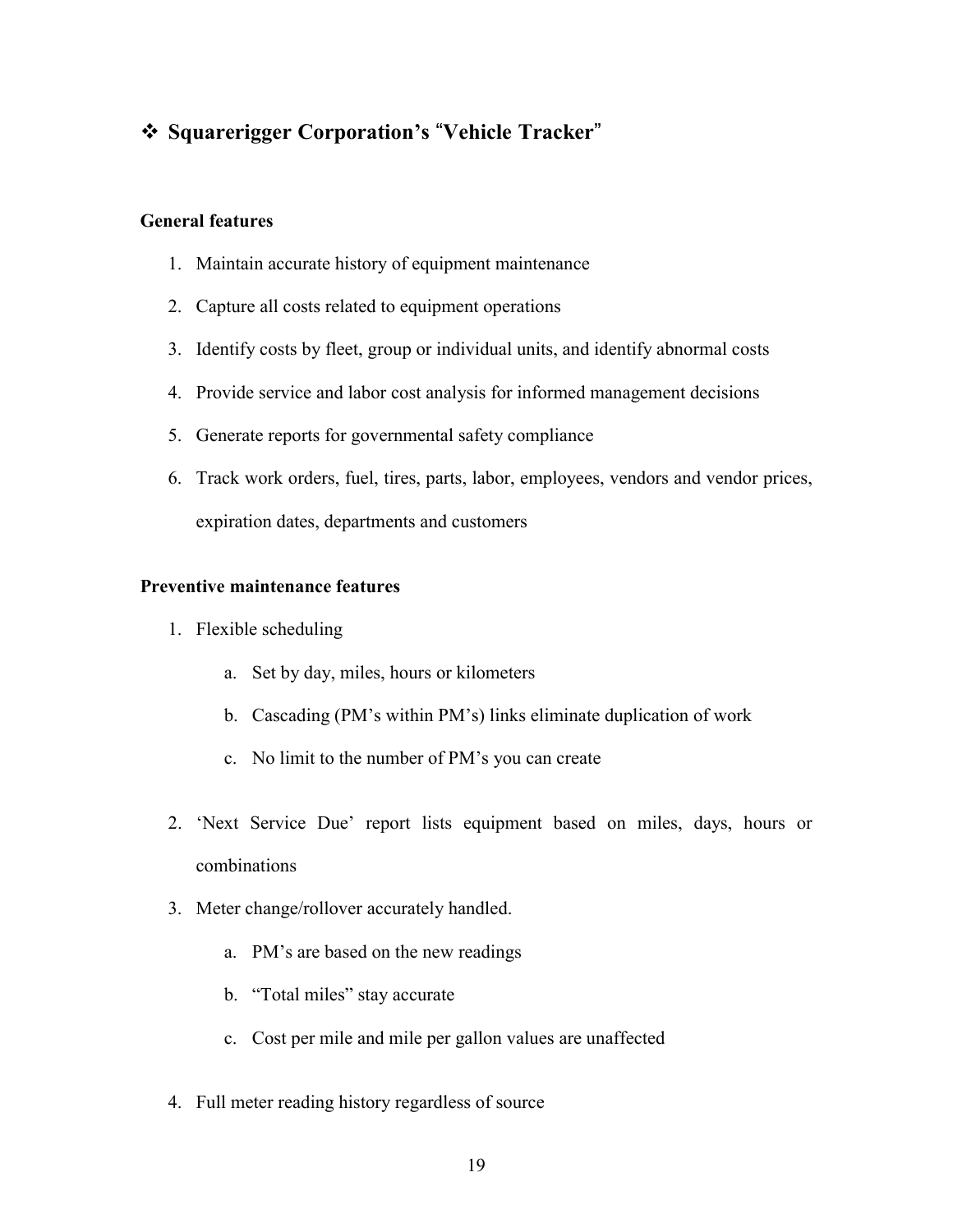- a. Bad readings are immediately obvious as they are displayed in red
- b. Edit all values from one screen
- 5. Mass assign PM's to all vehicles or a select group
- 6. PM forecasting based on average usage per normal work day

#### **Repair features**

- 1. Assign multiple mechanics, each with different labor hours, to a single service
- 2. Reason code can be assigned to each service, not just to the work order
- 3. Each service on work order may have a different date and/or meter reading
- 4. Service procedure checklist may be printed for mechanics signature
- 5. VMRS compliant but may include your own codes
- 6. Compliant with hazardous waste (HAZMAT) tracking
- 7. Custom labor rates (including flat rate pricing) tailored for each customer
- 8. Custom parts markup tailored for each customer
- 9. Rapid entry of random costs without a work order
- 10. Flexible work order billing by department or customer
- 11. Customizable line item billing
- 12. View part and service history while in the work order
- 13. Add parts, services, equipment or customers from inside a work order, 'on-thefly'
- 14. Mass work order billing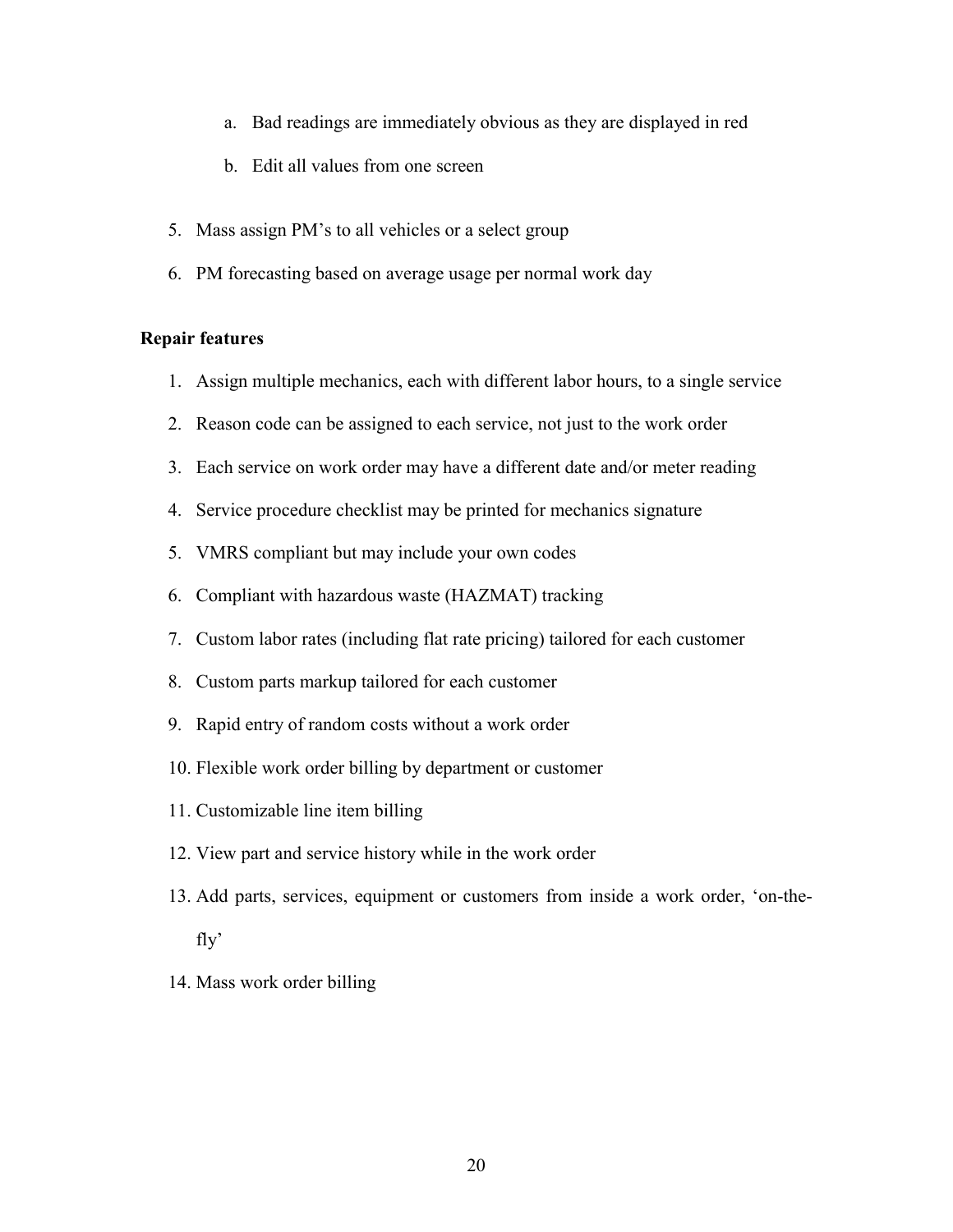#### **Parts inventory features**

- 1. Issue parts from any warehouse, in any unit of measure regardless of how purchased
- 2. Automatically alert and generate Return Merchandize Authorization (RMA) for part warranties
- 3. Buy out of stock or non-stocking parts, which automatically generates a purchase record, receives and issues the part – all 'under the covers'
- 4. Use flat rate, margin or markup pricing
- 5. Select valuation method LIFO, FIFO or last paid
- 6. Provides inventory level and valuation for any requested day
- 7. Complete audit trail of all part transactions
- 8. Stock levels may be different for each warehouse
- 9. Barcode parts or bins
- 10. Automatically create part requisitions based on stocking levels and order points
- 11. Automatically reorder parts and consolidate purchase orders to produce one purchase order per vendor
- 12. Sell parts with the over-the-counter sales function
- 13. Mass PO printing

# **Fuel tracking features**

- 1. Eliminates data entry by importing outside vendor or Fuel Island Assistant™ fuel records directly into Vehicle Tracker™ fuel tracking
- 2. Links to automated fuel systems like Gasboy, Fuelman, PetroVend, etc.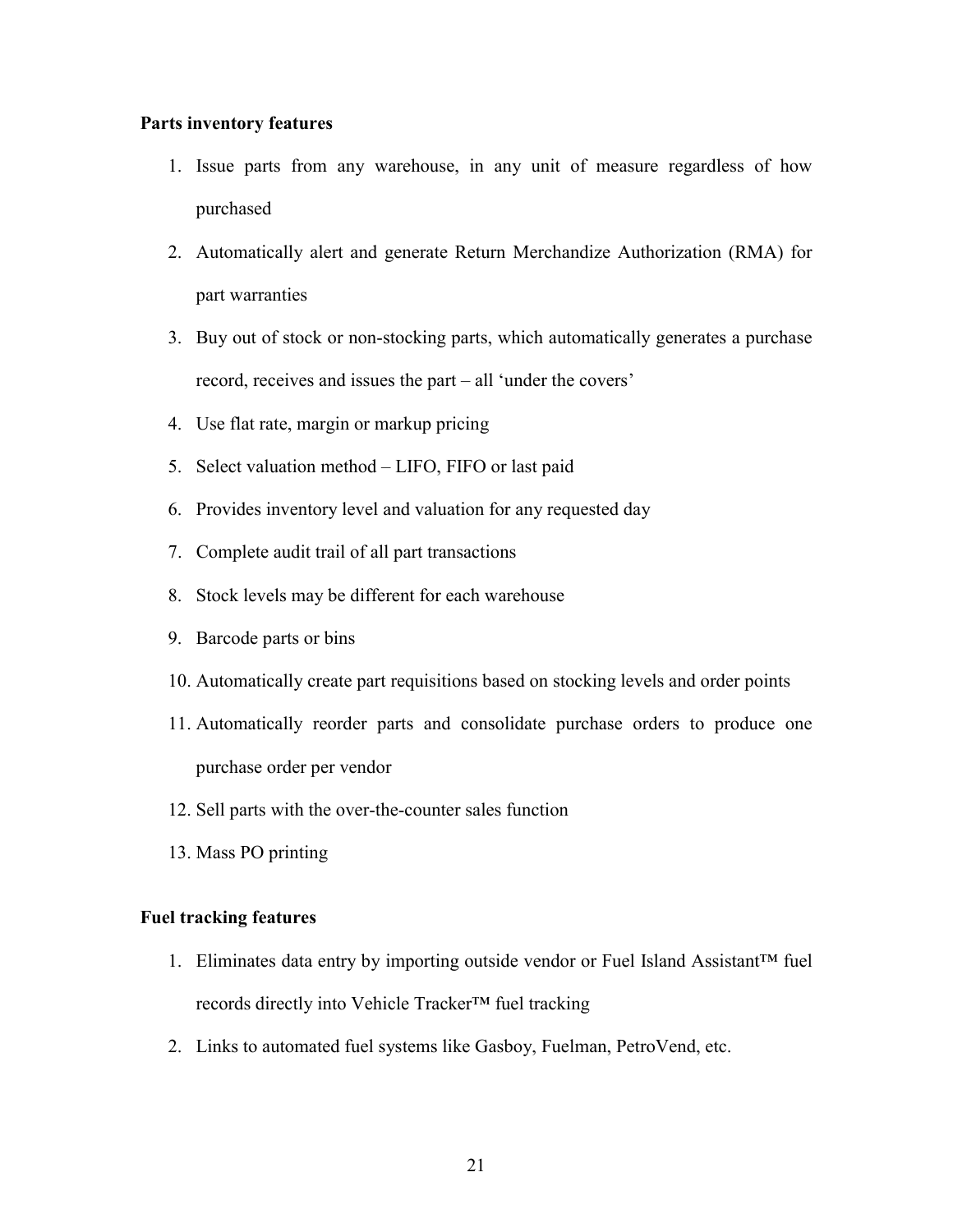- 3. Thorough analysis reporting can be summarized by any group and/or date range you choose
- 4. Easily transfer interstate fuel tax sums to state reporting forms
- 5. Fast, reliable, data entry with pick lists and automatic calculations
- 6. Full detailed IFTA data report

# **Tire tracking features**

- 1. Cradle-to-grave tire wear analysis
	- a. Tread depth log by 32nd of an inch for each tire
	- b. Tread wear tracked by position on vehicle.
- 2. Recap tracking, sales tracking
- 3. Quick tire rotation
- 4. Miles per 32nd and cost per 32nd reports

# **Detailed analysis reporting**

- 1. Mechanic productivity for services, comparing mechanics times to budgeted hours or company averages
- 2. Inventory level justification slow moving or dead parts identification
- 3. Vehicle cost per unit of measure (miles, hours, kilometers)
- 4. Miles per gallon
- 5. Tire cost per mile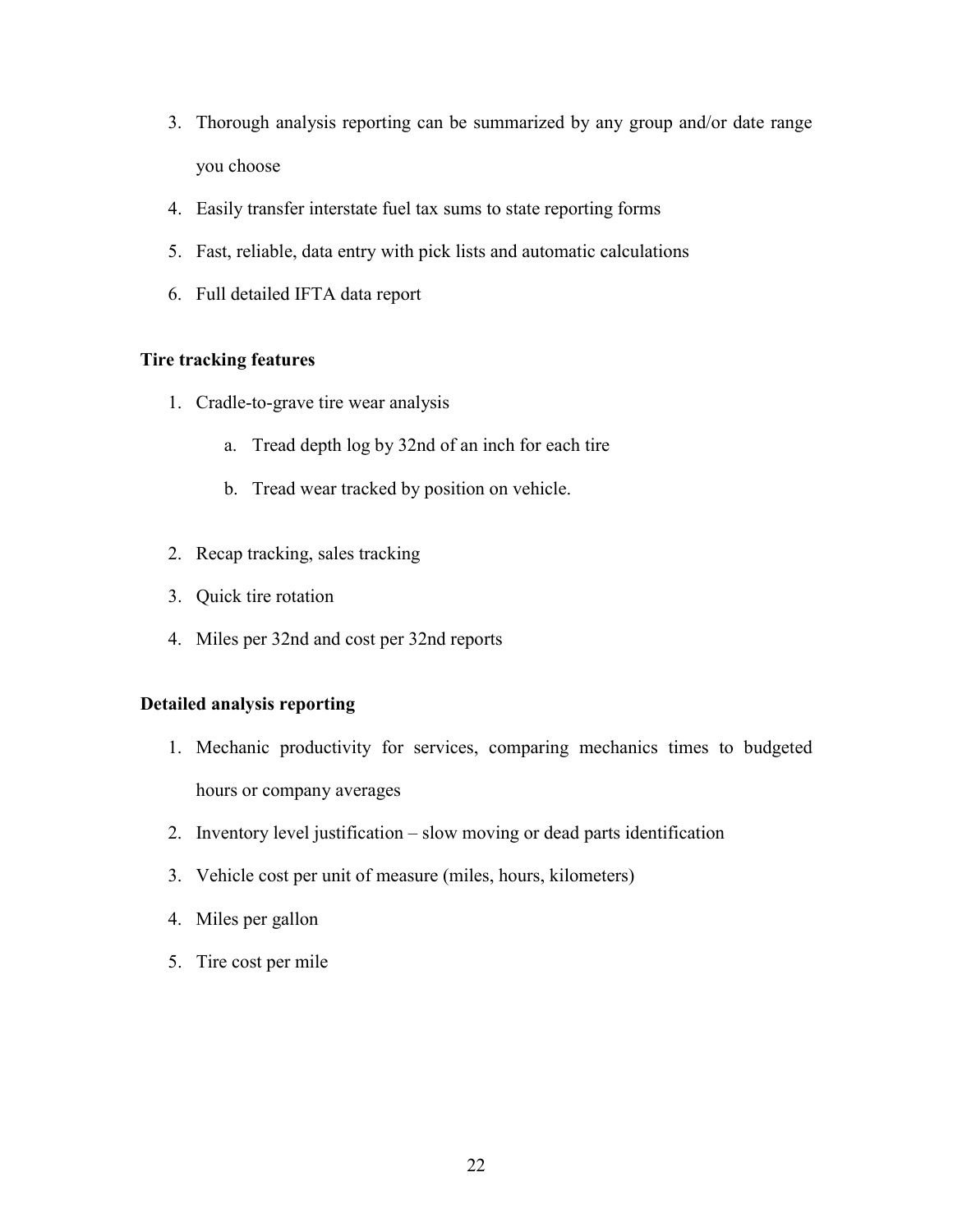# **Other features**

- 1. Full equipment component tracking includes parts, specifications, capacities, serial numbers, etc.
- 2. Customizable BIT & DOT report templates
- 3. Reports have powerful yet simple filtering to see only those items of interest
- 4. Fully customizable security may be tailored for each user
- 5. KwikView gives specific information fast and easily for each vehicle through an "Explorer" type interface

# **Current pricing information**

Up to 50 vehicles: \$2100, (\$3600 with inventory tracking); 100 vehicles: \$5200 with inventory tracking; 150 vehicles: \$5850; 200 vehicles: \$6500, 250 vehicles: \$7150.

# **Future pricing information**

Software will be available for small users (<50 vehicles) as Vehicle Tracker "Classic Edition", at a reduced price (but with less tech support).

Further information about this software can be accessed from:

*http://squarerigger.com/products/VTWin/index.htm*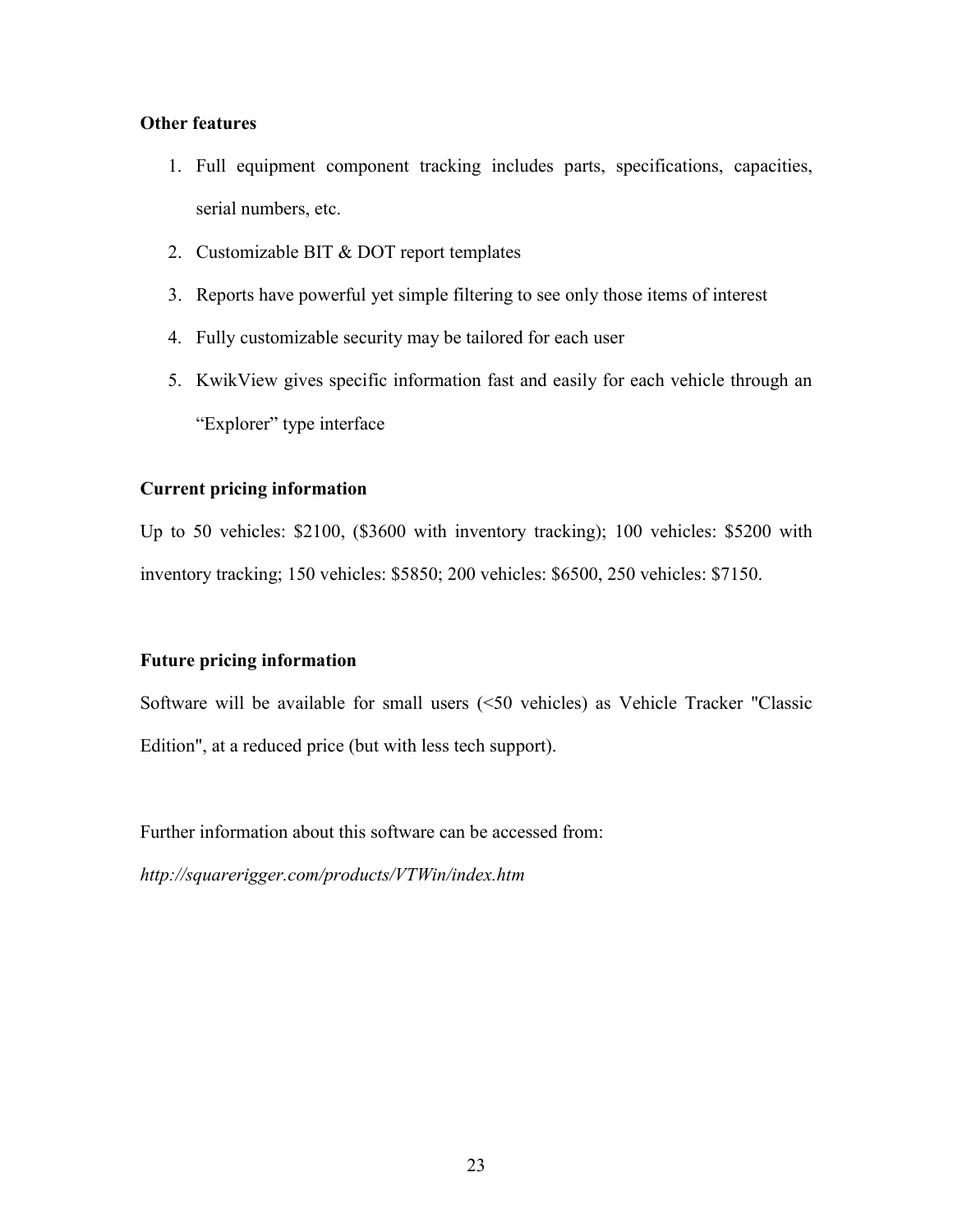# **Bibliography**

1. Frederico Freire de Carvalho Matos, (2000) " Methodology for Planning Fleet Maintenance Systems"

2. Dolce, J., (1998) "Analytical Fleet Maintenance Management." SAE 2° ed. USA

3. Abrams E., Hide H., Ho L., McKnight C., O'Sullivan J., Price J., Schiavone J., Stark S., Venezia F.; (2000) "Transit Fleet Maintenance", Transportation Research Board publications

4. Nelson, P. (2000) "Reengineering Fleet Management" TRB Transportation Research E- Circular E-C013

5. Riis JO, Luxhoj JT, Thorsteinsson U (1997) " A Situational Maintenance Model." International Journal of Quality & Reliability Management v. 4

6. Casey, R., Labell L., Holmstorm R., LoVecchio J. (1996) "Advanced Public Transportation systems: The State of art", update '96, Federal Transit Administration

7. *http://www.fleet-central.com/bf/fuel/stats.htm*

8. *http://www.richer.ca/Enrich\_overview.htm*

9. Paulits J., (1999) " Transit agencies turning to fleet management systems for tighter cost control", Mass Transit

10. *http://www.efleet.com.au*